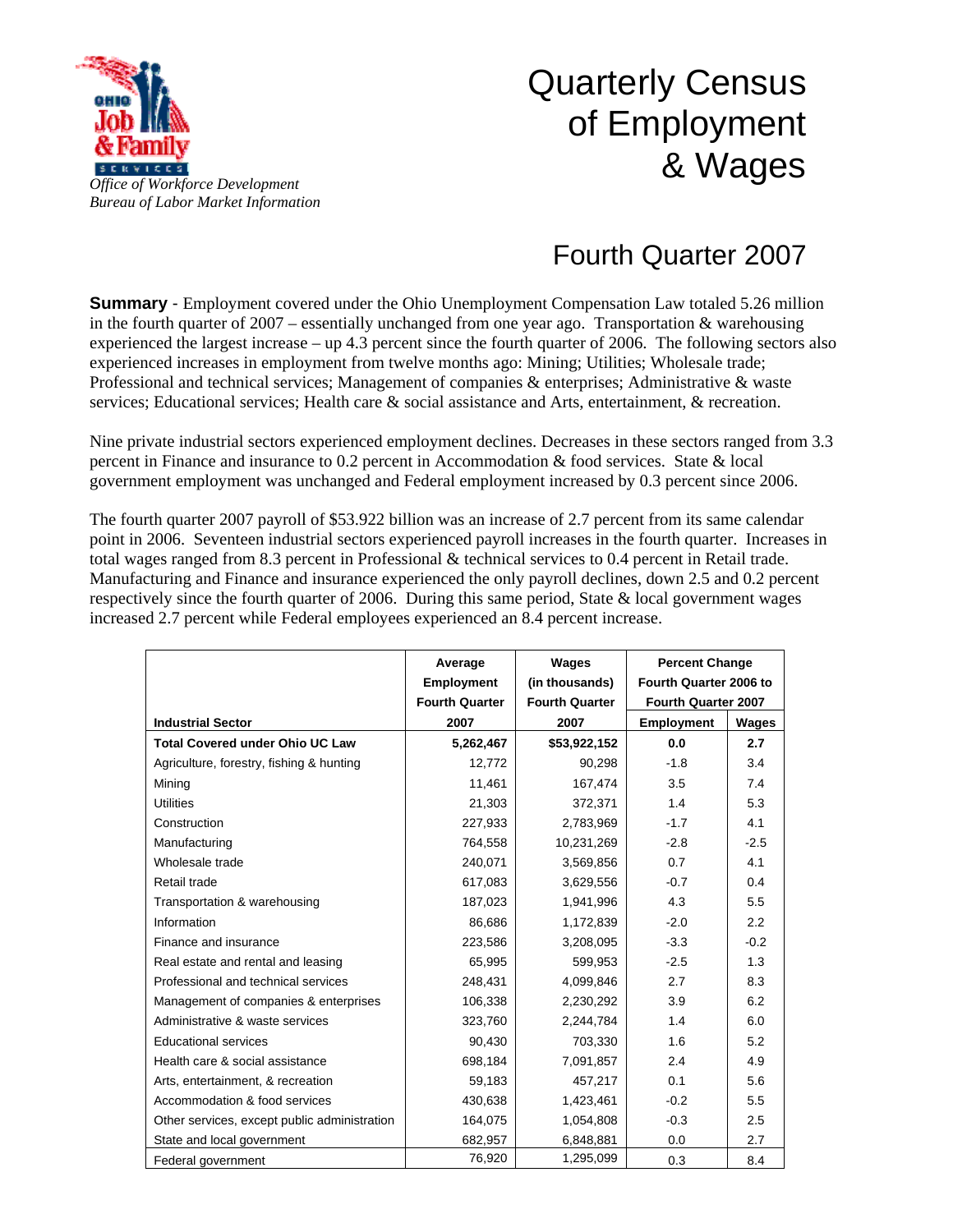Five of Ohio's ten largest counties experienced employment increases from their fourth quarter 2006 levels. Increases ranged from 2.7 percent in Butler County to 0.6 percent in Mahoning County. Cuyahoga, Hamilton, Lorain, Lucas, and Montgomery Counties all suffered employment declines from one year ago with drops ranging from 1.5 percent in Lorain County to 0.7 percent in both Cuyahoga and Hamilton Counties.

Nine of the ten largest counties experienced payroll increases since 2006. Payroll gains ranged from 6.9 percent in Butler County to 0.4 percent in Lucas County. Montgomery County experienced the only wage decrease, down 3.6 percent from its fourth quarter 2006 level.

|                                        | Average               | Wages                 | <b>Percent Change</b>  |        |
|----------------------------------------|-----------------------|-----------------------|------------------------|--------|
|                                        | <b>Employment</b>     | (in thousands)        | Fourth Quarter 2006 to |        |
|                                        | <b>Fourth Quarter</b> | <b>Fourth Quarter</b> | Fourth Quarter 2007    |        |
| County                                 | 2007                  | 2007                  | <b>Employment</b>      | Wages  |
| <b>Total Covered under Ohio UC Law</b> | 5,262,467             | \$53,922,152          | 0.0                    | 2.7    |
| <b>Butler</b>                          | 149,349               | 1,504,991             | 2.7                    | 6.9    |
| Cuyahoga                               | 733,402               | 8,570,191             | $-0.7$                 | 3.1    |
| Franklin                               | 685,405               | 7,473,306             | 1.0                    | 2.3    |
| <b>Hamilton</b>                        | 514,580               | 6,379,119             | $-0.7$                 | 4.0    |
| Lorain                                 | 97,942                | 901,301               | $-1.5$                 | 0.9    |
| Lucas                                  | 219,831               | 2,174,319             | $-1.4$                 | 0.4    |
| Mahoning                               | 103,762               | 874,244               | 0.6                    | 4.9    |
| Montgomery                             | 264,490               | 2,753,990             | $-0.8$                 | $-3.6$ |
| <b>Stark</b>                           | 163,064               | 1,448,270             | 0.8                    | 3.2    |
| Summit                                 | 274,229               | 2,875,319             | 0.7                    | 3.3    |
| All other counties                     | 2,056,413             | 18,967,102            | 0.1                    | 3.0    |

The chart that follows presents the percentage of Ohio covered employment in each of the ten largest counties and all other counties combined. Ten of Ohio's 88 counties account for more than 60 percent of the state's covered employment.